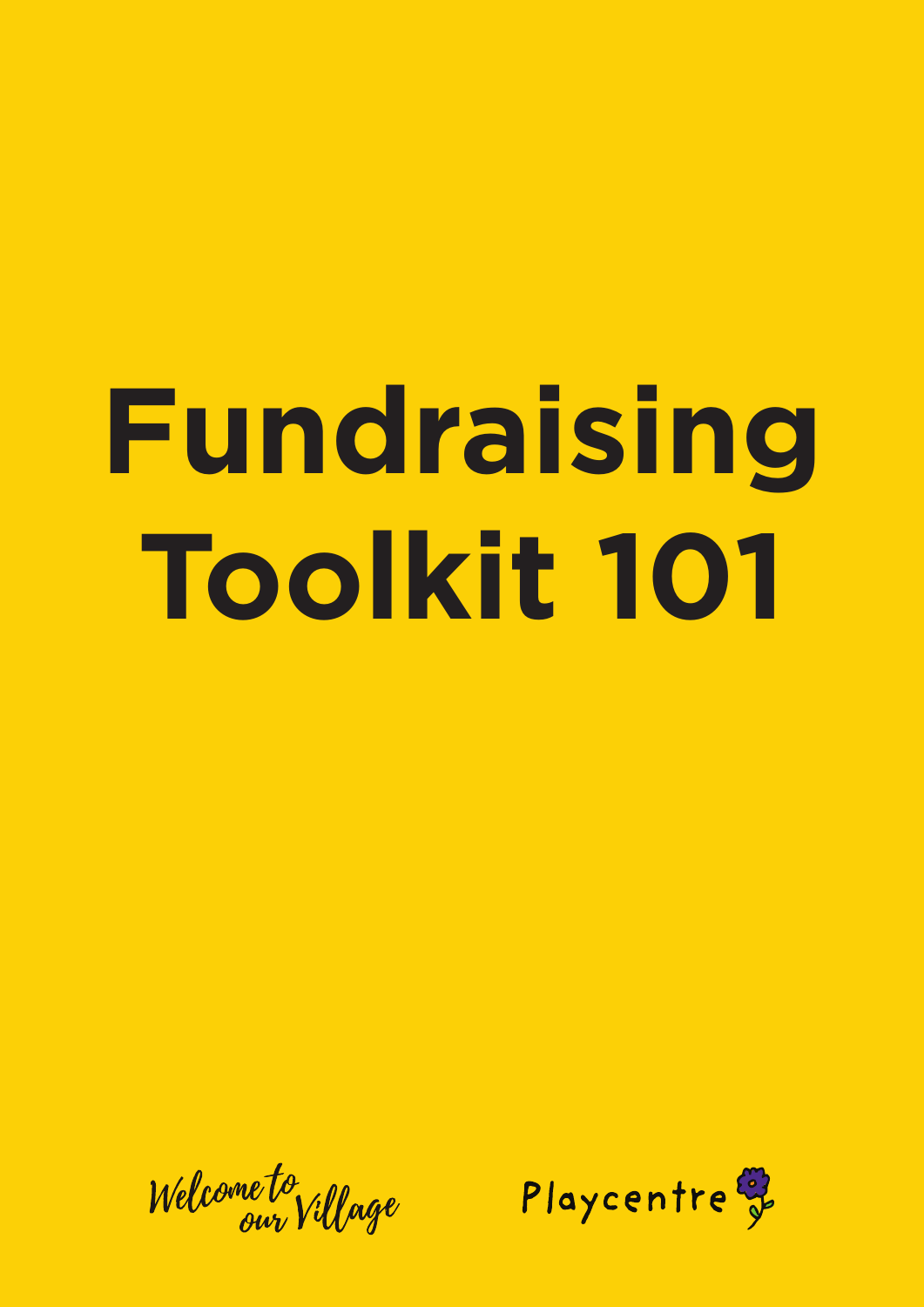# **Fundraising in a Nutshell**

| Set a goal                                                                          | Set a target for the year ahead on how much you<br>want/need to raise. You may decide to have only one<br>big event for the year or one per term. Let families<br>know what the funds will be used for. Plan in advance<br>and allow enough time to complete your fundraising<br>if you need the funds for a certain project. Liaise with<br>the grants team and discuss who is going for what.                          |  |  |  |
|-------------------------------------------------------------------------------------|--------------------------------------------------------------------------------------------------------------------------------------------------------------------------------------------------------------------------------------------------------------------------------------------------------------------------------------------------------------------------------------------------------------------------|--|--|--|
| <b>For projects</b><br>relating to<br>property,<br>equipment or<br><b>licensing</b> | If the project you are fundraising for relates to a<br>property, equipment or licensing matter please<br>contact the Regional Property Coordinator or your<br>Centre Advisor (CA) to ensure that the necessary<br>steps and regulatory requirements have been<br>undertaken.                                                                                                                                             |  |  |  |
| <b>Research</b>                                                                     | Get the final sign off at a Centre meeting for your<br>fundraising plans for the year ahead. Get any known<br>costs approved in advance (e.g. advertising for an<br>event).                                                                                                                                                                                                                                              |  |  |  |
| Set up a<br><b>fundraising team</b>                                                 | Many hands make light work. Get a few parents<br>together to help out. Delegate tasks/events out. If<br>you are sending a letter out to sponsors or to ask for<br>items for raffles, assume they know nothing about<br>Playcentre or your project. Explain the benefits<br>and outcomes of the project for your Centre and<br>community.                                                                                 |  |  |  |
| <b>After the</b><br><b>fundraising goal</b><br>has been reached                     | Send thank you letters out if needed and include<br>photos. Post a thank you on your Facebook page or<br>in meeting minutes to all Centre families and include<br>a photo of what has been bought. Keep a master<br>folder with a running record of all your fundraising<br>for future reference. Complete a short report on what<br>was successful, what needed to change etc. for future<br>families to refer back to. |  |  |  |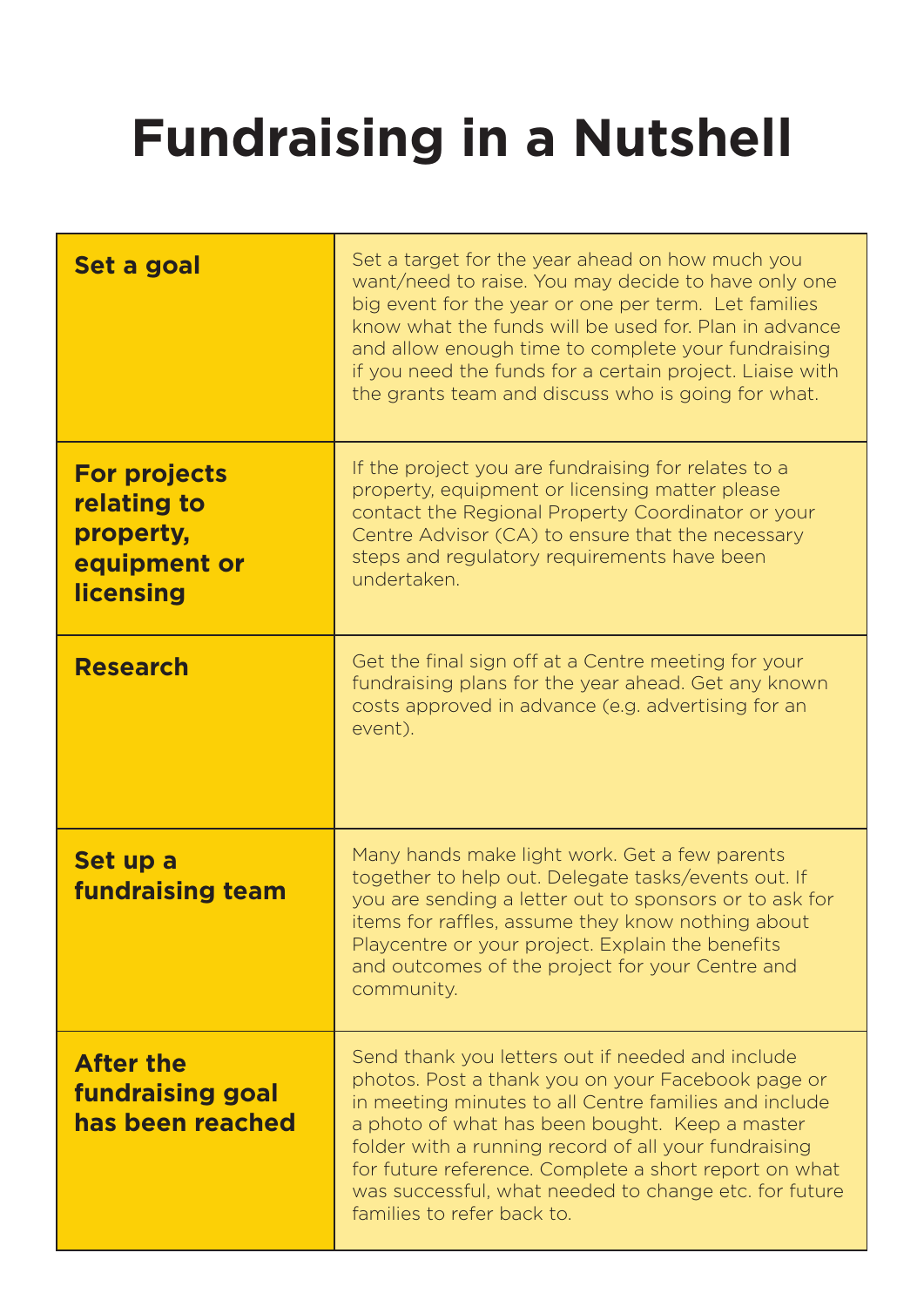# **Fundraising Event Summary**

Event:

Date:

Fundraising Goal: \$

Income:

|                                                                                                                        |         |                | Banked | Date |
|------------------------------------------------------------------------------------------------------------------------|---------|----------------|--------|------|
| <u> 1989 - Johann Harry Harry Harry Harry Harry Harry Harry Harry Harry Harry Harry Harry Harry Harry Harry Harry</u>  |         | $\frac{1}{2}$  |        |      |
| <u> 2002 - Johann John Stone, mension al-</u>                                                                          |         | $\frac{1}{2}$  |        |      |
| <u> 1980 - Johann John Stein, fransk politik (f. 1980)</u>                                                             |         | $\frac{1}{2}$  |        |      |
| <u> 2002 - Jan James James Jan James James James James James James James James James James James James James Jam</u>   |         | $\frac{1}{2}$  |        |      |
| <u> 1989 - Johann Stoff, deutscher Stoff, der Stoff, der Stoff, der Stoff, der Stoff, der Stoff, der Stoff, der S</u>  |         | $\frac{1}{2}$  |        |      |
|                                                                                                                        |         |                |        |      |
| Total Income:                                                                                                          |         | $\frac{1}{2}$  |        |      |
| Expenses:                                                                                                              |         |                |        |      |
|                                                                                                                        |         |                |        | Date |
|                                                                                                                        |         |                |        |      |
| <u> 1989 - Johann John Stein, marwolaeth a bhannaich an t-Amhair an t-Amhair an t-Amhair an t-Amhair an t-Amhair </u>  |         | $\mathfrak{D}$ |        |      |
| <u> 1989 - Johann John Stone, meil er format fan de ferske fan de ferske fan de ferske fan de ferske fan de fers</u>   |         | $\frac{1}{2}$  |        |      |
| <u> 2000 - Andrea Andrew Maria (h. 1878).</u>                                                                          |         | $\frac{1}{2}$  |        |      |
| <u> 1989 - Jan James James Barbara, meny kaominina dia kaominina mpikambana amin'ny fivondronan-kaominin'i Paris</u>   |         | $\frac{1}{2}$  |        |      |
| <u> 1989 - An Dùbhlachd ann an Dùbhlachd ann an Dùbhlachd ann an Dùbhlachd ann an Dùbhlachd ann an Dùbhlachd ann a</u> |         | $\frac{1}{2}$  |        |      |
|                                                                                                                        |         |                |        |      |
| Total Expenses:                                                                                                        |         | $\updownarrow$ |        |      |
|                                                                                                                        | Profit: | $\bullet$      |        |      |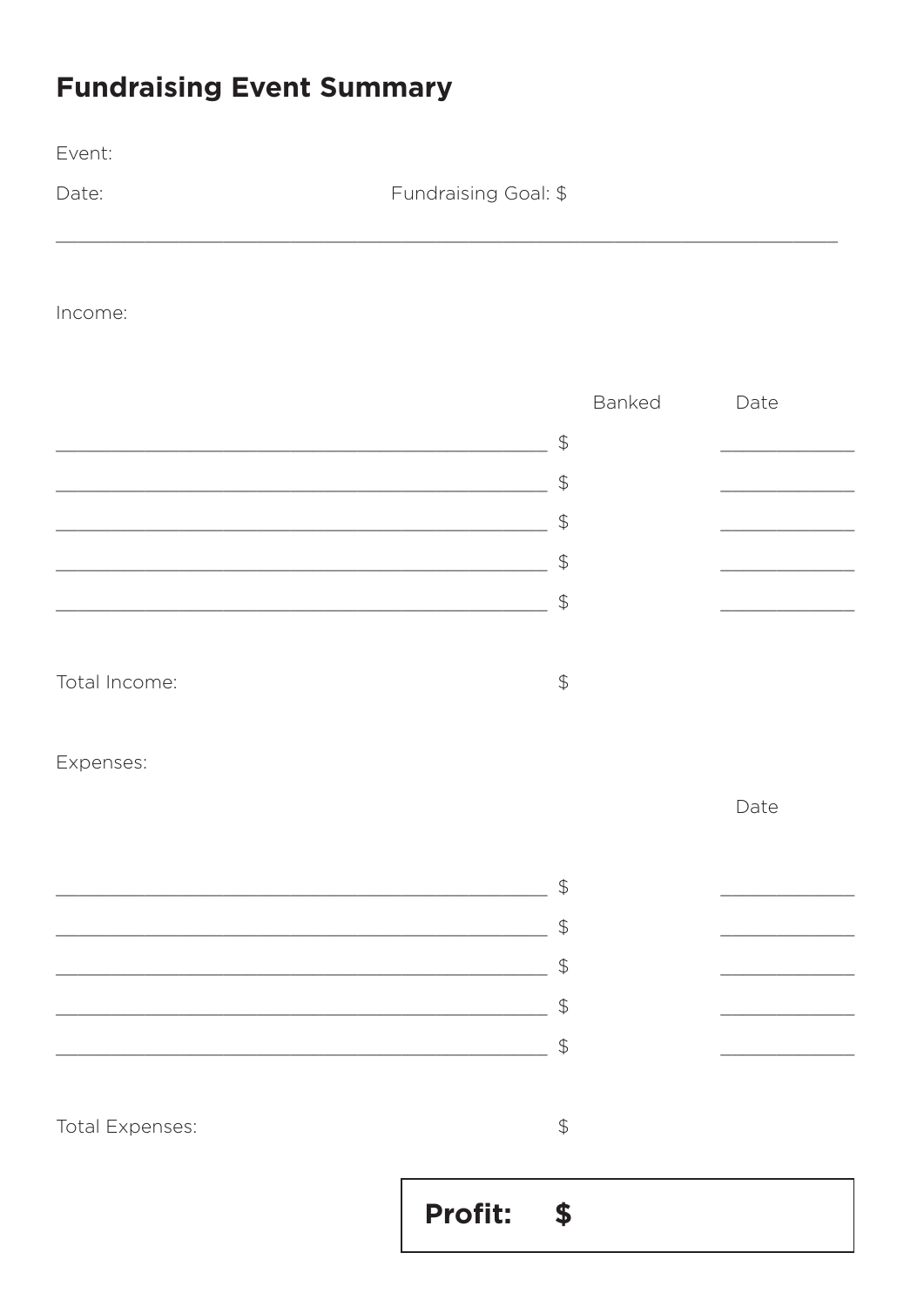## **Reflections:**

What worked well?

What was not so great?

Would we do this again? Yes / No

What would we do next time to make it more successful?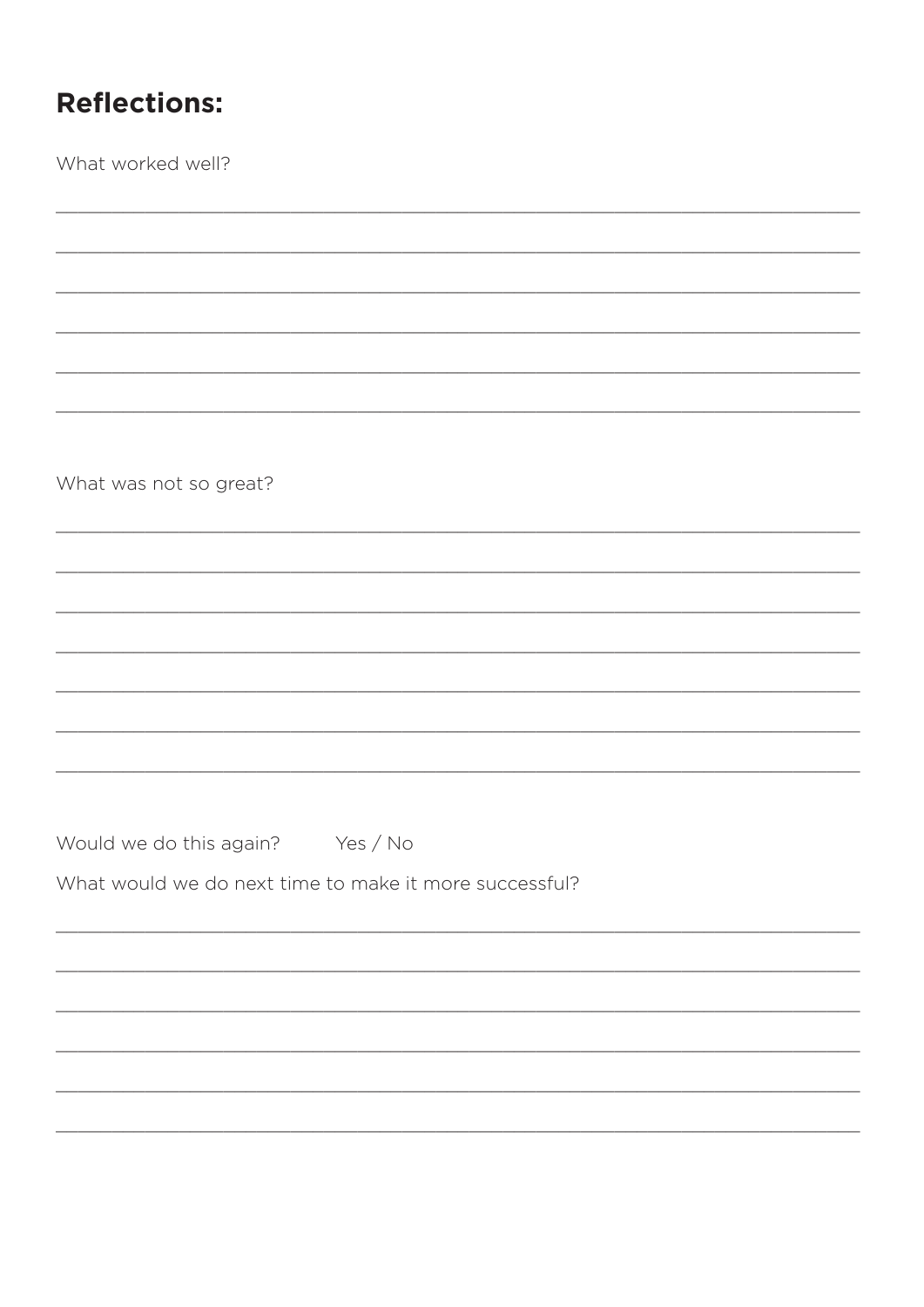## **Fundraising items to sell**

Please note this list and the links provided are meant only as an indication and there are many options out there. Ask local, use Google and keep a running record of what worked, didn't work and why so it can help future families. Think about the return on investment and why you are doing the fundraising and don't be afraid to say no.

There are more ideas on www.fundraisingideas.org.nz/products.aspx

#### **Food**

- Cadbury Chocolates www.interworldfundraising.co.nz/
- Juicies www.houseoffundraising.co.nz/our-products/juicies/
- Whittakers chocolates www.houseoffundraising.co.nz/our-products/whittakersfundraising-chocolate/
- Trade aid chocolate www.tradeaid.org.nz/get-involved/fundraise/
- Pizza, Pies, Lamingtons Companies vary across the country (Couplands, Naked Baker).
- Health Bars www.nothingnaughty.kiwi.nz/page/Fundraising/
- Finns Fudge finnsfudge.co.nz/fundraising-made-easy/
- Winnie Bagoes www.winniebagoes.co.nz/functions-and-events/

#### **Health and Beauty**

- Ecostore soaps fundraising.ecostore.co.nz/
- Sunblock www.sunscreen.org.nz/commercial/
- First aid kits www.fundraisingfirstaid.co.nz

#### **Alcohol**

• Wine - www.cleanskinwines.co.nz/fundraising-guide/

#### **Child & Parenting products**

- Honey wraps www.honeywrap.co.nz/pages/fundraising
- Stuck on you www.stuckonyou.com.au/affiliate/fundraiser
- Kai carriers kaicarrier.co.nz/pages/fundraising

#### **Plants**

- Seeds www.kingsseeds.co.nz/Customer+Service/Need+some+extra+information/ Helping+Communities+Grow/Initiatives+we+offer/Fundraising+Ideas+for+Schools. html
- Bulbs www.gardenpost.co.nz/products/2726